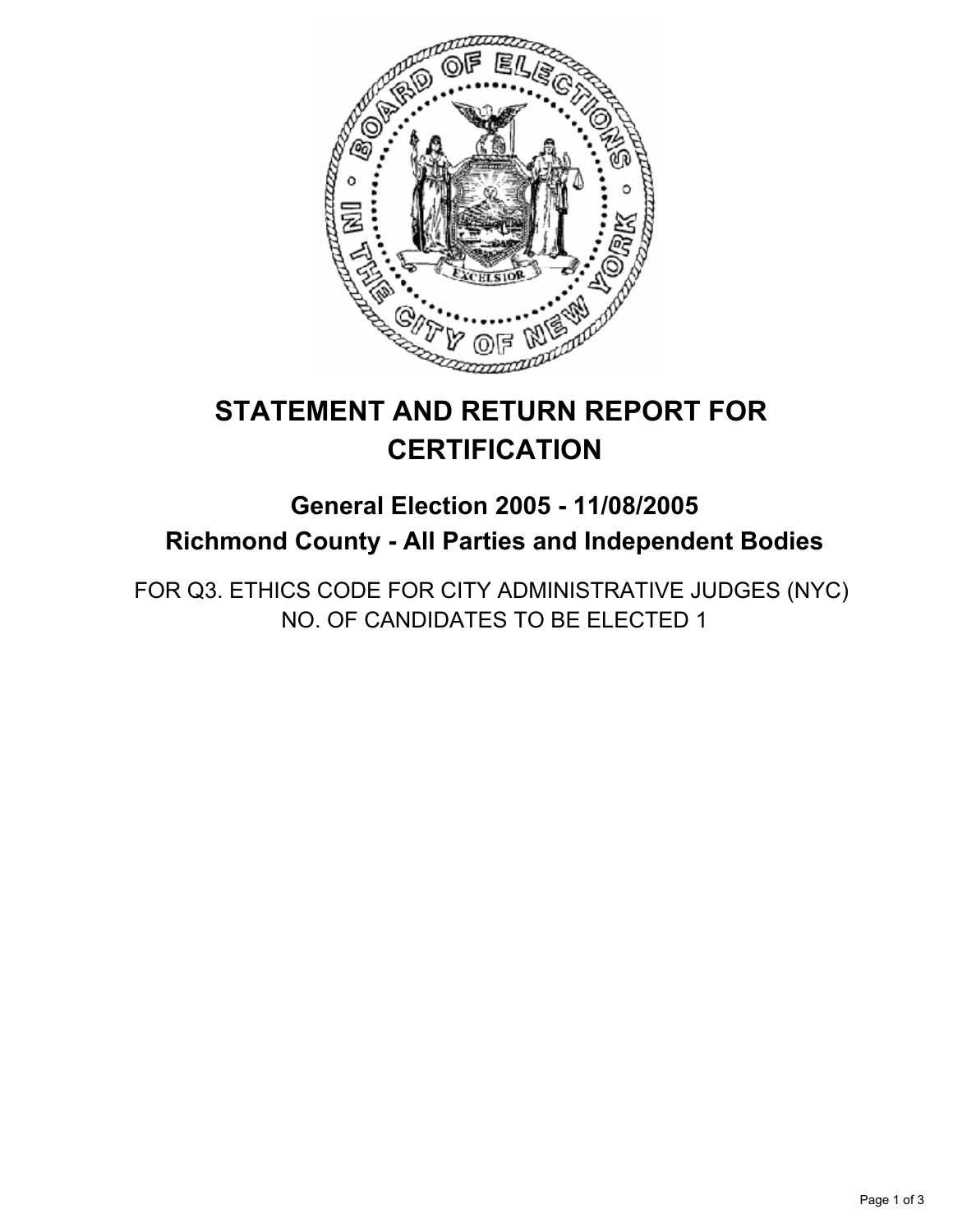

# **ASSEMBLY DISTRICT 60**

| <b>PUBLIC COUNTER</b> | 15,546 |
|-----------------------|--------|
| <b>EMERGENCY</b>      |        |
| ABSENTEE/MILITARY     | 473    |
| <b>AFFIDAVIT</b>      | 180    |
| <b>TOTAL BALLOTS</b>  | 16,199 |
| <b>YES</b>            | 6,151  |
| <b>NO</b>             | 2,559  |
| <b>TOTAL VOTES</b>    | 8,710  |
| <b>UNRECORDED</b>     | 7,489  |

## **ASSEMBLY DISTRICT 61**

| PUBLIC COUNTER       | 22,559 |
|----------------------|--------|
| <b>EMERGENCY</b>     | 27     |
| ABSENTEE/MILITARY    | 603    |
| AFFIDAVIT            | 331    |
| <b>TOTAL BALLOTS</b> | 23,520 |
| <b>YES</b>           | 9,519  |
| <b>NO</b>            | 3,250  |
| <b>TOTAL VOTES</b>   | 12,769 |
| <b>UNRECORDED</b>    | 10,751 |

#### **ASSEMBLY DISTRICT 62**

| <b>PUBLIC COUNTER</b> | 25,904 |
|-----------------------|--------|
| <b>EMERGENCY</b>      | 11     |
| ABSENTEE/MILITARY     | 653    |
| AFFIDAVIT             | 196    |
| <b>TOTAL BALLOTS</b>  | 26,764 |
| <b>YES</b>            | 10,976 |
| <b>NO</b>             | 4,346  |
| <b>TOTAL VOTES</b>    | 15,322 |
| <b>UNRECORDED</b>     | 11,442 |

### **ASSEMBLY DISTRICT 63**

| <b>PUBLIC COUNTER</b> | 22,355 |
|-----------------------|--------|
| <b>EMERGENCY</b>      | 22     |
| ABSENTEE/MILITARY     | 661    |
| AFFIDAVIT             | 231    |
| <b>TOTAL BALLOTS</b>  | 23,269 |
| <b>YES</b>            | 9,341  |
| <b>NO</b>             | 3,310  |
| <b>TOTAL VOTES</b>    | 12,651 |
| <b>UNRECORDED</b>     | 10,618 |
|                       |        |